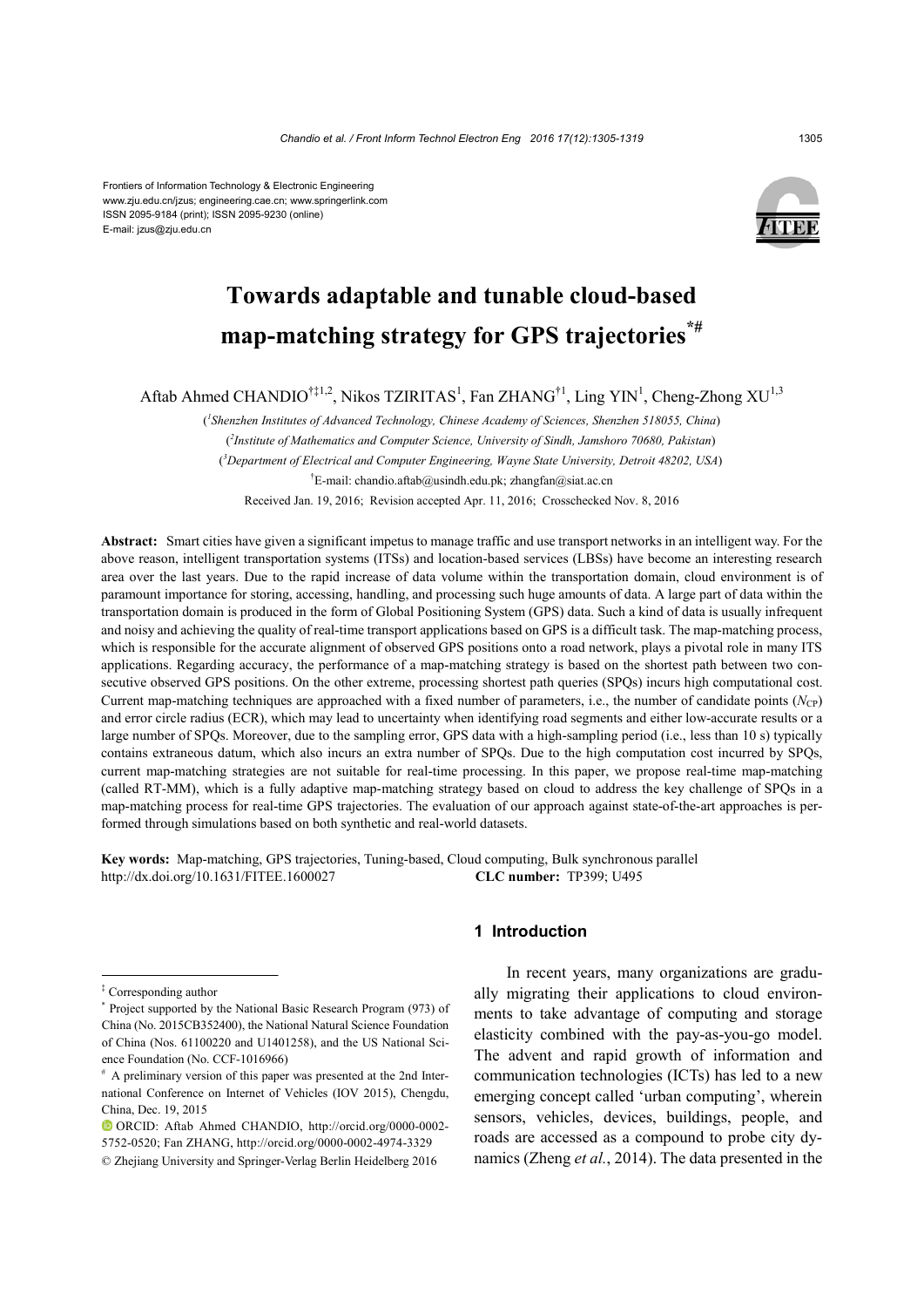aforementioned components is usually obtained in the form of Global Positioning System (GPS) data. Due to the live nature of the above GPS-embedded components, their data volume can have an exponential growth, ranging from a few dozens of terabytes to petabytes (i.e., Big Data) (Chandio *et al.*, 2015a). To achieve a better quality of service (QoS), information in GPS data is often used in location-based services (LBSs) and intelligent transportation systems (ITSs), i.e., traffic flow analysis (Kühne *et al.*, 2003), route planner (Gonzalez *et al.*, 2007), geographical social network (Zheng *et al.*, 2008), and hot route finder (Li *et al.*, 2007). Because such applications need to process a massive amount of data in an effective way, there is an imperative need for adopting cloud. For instance, recent cloud-based services within the transportation domain are agent-based urban transportation systems (Li *et al.*, 2011a), urban intelligence transportation (Wang and Wang, 2013), cloudenabled intensive FCD computation (Li *et al.*, 2011b), and traffic flow forecasting (Chen *et al.*, 2013).

In this paper, we address the problem of map-matching, which is playing a pivotal role in ascertaining the quality of many trajectory-based applications (e.g., driving directions, road guidance, moving object management, and traffic flow analysis). Basically, map-matching is a fundamental process of the above applications to align the observed GPS positions accurately onto a road network, which is in the form of a digital map (Lou *et al.*, 2009). However, in terms of accuracy, Lou *et al.* (2009), Newson and Krumm (2009), Yuan *et al.* (2010), and Goh *et al.* (2012) suggested that the best performance of a mapmatching process is determined by the transition probability which incorporates the shortest path between two consecutive GPS points observed. On the other extreme, the execution of the shortest path queries (SPQs) in the map-matching process requires a high computational cost which subsequently makes map-matching unaffordable for real-time processing (Lou *et al.*, 2009).

Moreover, the map-matching process becomes a critical step when processing infrequent and imprecise sampling GPS data. Particularly, GPS data may suffer from two typical errors: (1) measurement error and (2) sampling error (Fang and Zimmermann, 2011). The measurement error is caused by the limitations of GPS who generates noisy GPS data, while the sampling error arises from a high-sampling period that generates extraneous GPS data. To handle the measurement error, the state-of-the-art map-matching techniques use two map-matching parameters, (1) the number of candidate points  $(N_{CP})$  and (2) the error circle radius (ECR), to consider a number of road segments. Unfortunately, the state-of-the-art mapmatching approaches (Lou *et al.*, 2009; Newson and Krumm, 2009; Yuan *et al.*, 2010; Goh *et al.*, 2012) are designed with fixed parameters (i.e., *N*<sub>CP</sub> and ECR), which may lead to uncertainty and identifying either no road segments or a large number of road segments. In the case of no road segments, low accurate results may be produced, while in the case of a large number of SPQs, many SPQs may have to be processed.

In terms of the sampling error, GPS data with a high-sampling period (i.e., less than 10 s) typically contains extraneous datum (e.g., a vehicle stops many times, moves slowly, is trapped in a traffic jam, waits for the green signal, and moves on a high-way link), which also incurs an extra number of SPQs. If such a kind of GPS data is eliminated, a trajectory may suffer from discontinuity. Therefore, a reasonable technique is required that can intelligently adjust the sampling rate to reduce unnecessary GPS data and provide accurate trajectories before applying the mapmatching process. Nevertheless, some approaches can execute SPQs by pre-computing the shortest path distances and partition a large network graph into small regions, such that the required partition can fit the memory constraints (Kolahdouzan and Shahabi, 2004; Hu *et al.*, 2006; Wang *et al.*, 2008; Liu *et al.*, 2012; Thomsen *et al.*, 2012; Tiwari and Kaushik, 2013). Since SPQs are executed in a sequential way, the state-of-the-art approaches experience high precomputation and storage costs (Thomsen *et al.*, 2012).

Due to the aforementioned facts, the state-ofthe-art approaches lead to both low accurate results and high running time. Therefore, such approaches are not suitable for real-time map-matching of GPS trajectories. Particularly, real-time traffic information plays a vital role in dynamic traffic control and management systems (Goh *et al.*, 2012; He *et al.*, 2013; Chen *et al.*, 2014). Consequently, it is of paramount importance for the map-matching of real-time GPS trajectories to optimize the problem of SPQs in an adaptive and efficient way. To deal with the above challenges, in this paper we present a real-time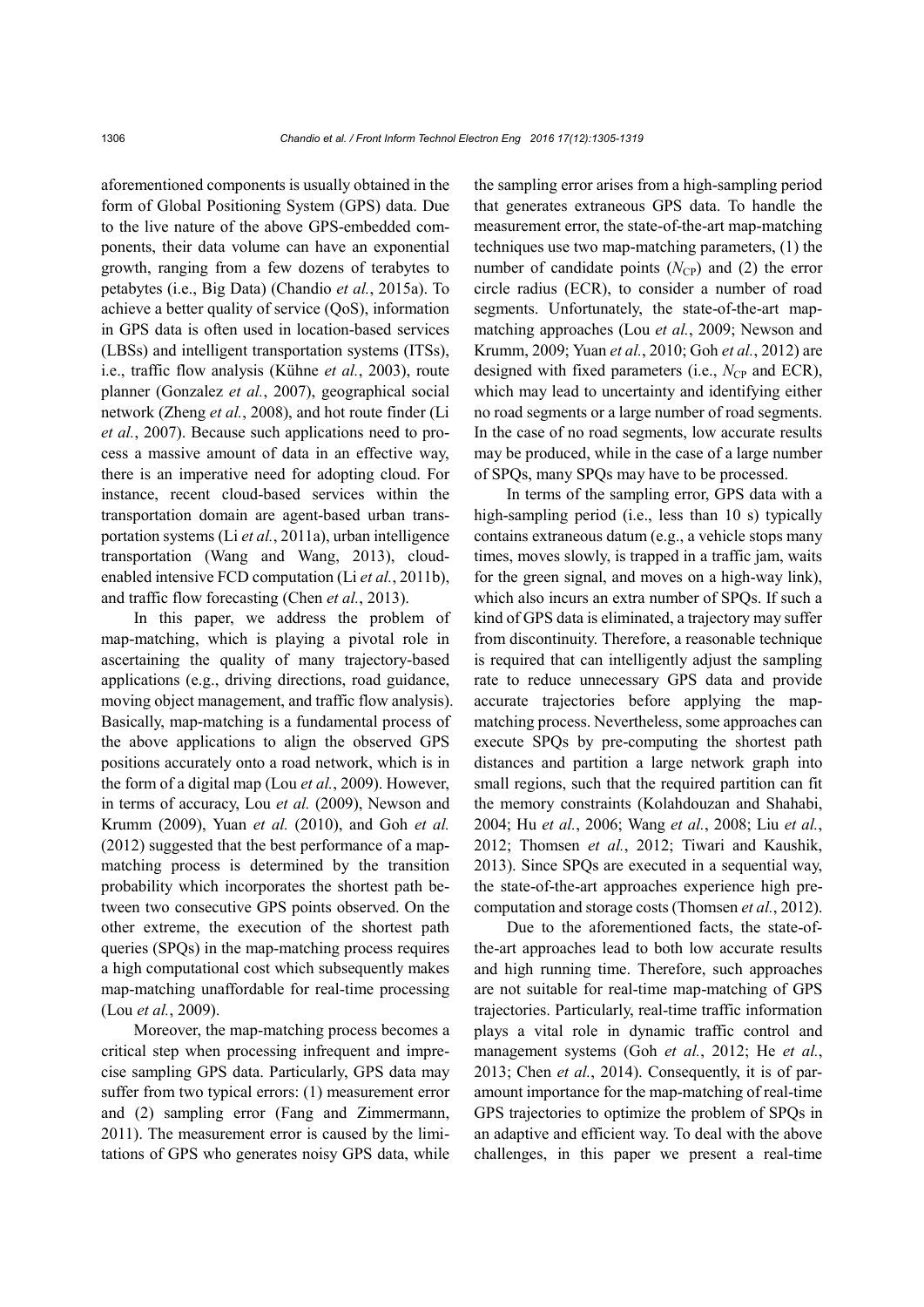map-matching (called RT-MM) approach, which is fully adaptive and based on cloud for real-time GPS trajectories. The proposed map-matching strategy is approached as follows:

1. We present a systematic model of the mapmatching strategy for real-time GPS trajectories.

2. We introduce a tuning-based strategy that fine-tunes adaptively the interior and exterior parameters of a map-matching process. The interior parameters  $(N_{CP}$  and ECR) are tuned based on the locality of road networks. Basically, tuning the interior parameters based on the locality of the road networks works similarly as our previous approach, LB-MM (Chandio *et al.*, 2015b). Specifically, the LB-MM approach selects an apt number of values for interior parameters  $(N_{CP}$  and ECRs), based on different classes of the locality of a road network for each GPS sampling point. Since LB-MM considers only interior parameters, we incorporate it in tuning exterior parameters. The exterior parameters are relevant to a sampling rate according to a sliding window adjusted intelligently based on the feedback information of the monitored parameters at runtime. The technique for adjusting the sampling rate of GPS data provides a highly accurate trajectory after eliminating extraneous data without affecting the map-matching accuracy.

3. To compute the shortest path distances and temporal/speed constraint, we propose an extension of the single source shortest path (SSSP) function (Seo *et al.*, 2010) following the bulk synchronous parallel (BSP) paradigm (Malewicz *et al.*, 2010) in the cloud environment. We implement the SSSP function following the BSP paradigm in the Hama environment which is deployed on top of Hadoop. Taking advantage of a cloud environment, the proposed strategy drastically reduces the precomputation time and storage cost. By the above strategies (i.e., tuning- and cloud-based), we propose a viable solution to the issues posed earlier regarding efficient handling of SPQs.

The above approach is empirically evaluated using real-world and synthetic datasets. The results reveal that our proposed strategy reduces the overall running time of the map-matching process by reducing the number of SPQs and candidate points (CPs), while maintaining accuracy.

## **2 Related work**

In this section, we first discuss the basic steps of a map-matching strategy and then address the problems of map-matching strategies found in state-ofthe-art approaches. Particularly, all map-matching strategies follow three major steps: (1) initialization, (2) weight calculation, and (3) weight aggregation (Fig. 1). The initialization step of the map-matching strategy prepares a number of CPs projected on the candidate road segments within an ECR range. The second step concerns finding a path between two consecutive points in a trajectory by calculating weight scores regarding CPs. The last step concerns the aggregation of weight scores.



**Fig. 1 Basic steps in a map-matching process**

Map-matching strategies can be classified mainly into: (1) incremental (Greenfeld, 2002; Wenk *et al.*, 2006), (2) global (Brakatsoulas *et al.*, 2005; Lou *et al.*, 2009; Yuan *et al.*, 2010), and (3) statistical (Hummel and Tischler, 2005; Pink and Hummel, 2008; Newson and Krumm, 2009; Goh *et al.*, 2012) methods. Incremental map-matching strategies endeavor to find a local match of geometries for each GPS sample and suppose the small portion of space of the road network close to the GPS sample. In this approach, the weight score is aggregated based on the previous result for each GPS sampling point. This approach performs well in terms of accuracy when the sampling frequency is very high, i.e., 2–5 sampling intervals between GPS points. Regarding global map-matching approaches, the algorithms match an entire trajectory onto a road network. The global map-matching algorithms produce better results in terms of accuracy when applying low-sampling-rate GPS data. On the other hand, incremental approaches are very fast but suffer from low accurate results, while global approach algorithms achieve better accuracy at the expense of high computational cost. The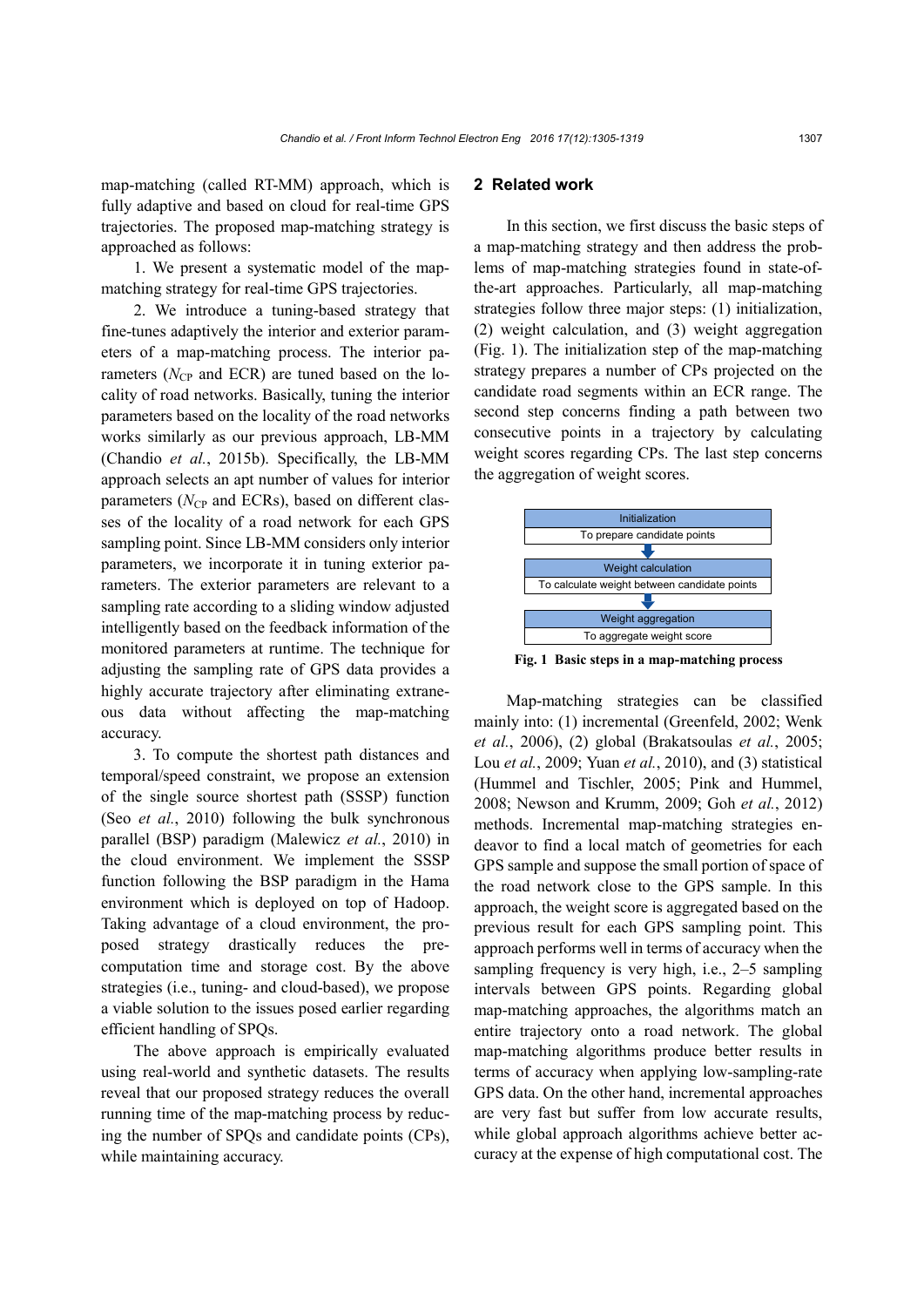approaches in the last category leverage on statistical methods, i.e., Bayesian classifiers, hidden Markov model (Pink and Hummel, 2008), Kalman filter, and cubic spline interpolation (Hummel and Tischler, 2005), to match GPS points onto a road network. These approaches are particularly effective in handling GPS measurement errors.

Most current map-matching algorithms aim to achieve better QoS such as (1) high accuracy and (2) fast response time. Due to the tradeoff between high accuracy and fast response in map-matching strategies, providing a better QoS is difficult. It is a common approach to reduce the sampling rate of GPS data to save the cost of energy consumption, communication, and computation. For example, Fang and Zimmermann (2011) minimized the cost of energy by reducing the sampling rate of GPS data. Unfortunately, low-sampling-rate GPS data increases uncertainty and leads to less accurate results. On the other hand, because SPQs are time-consuming, handling SPQs in a sequential way makes the overall running time of many ITS applications unaffordable for real-time processing. Thus, considering the tradeoff between accuracy and response time in the mapmatching strategy becomes a big challenge.

### **2.1 Spatial and temporal matching**

Our proposed map-matching strategy is inspired by the spatial and temporal matching (ST-M) global map-matching strategy (Lou *et al.*, 2009) that aims to provide high accuracy. Spatial (i.e., geometric structure) and temporal (i.e., speed) constraints are incorporated in ST-M to solve the problem of lowsampling-rate GPS trajectories. In ST-M, first the weight function based on spatial and temporal constraints is defined with respect to two consecutive GPS points and their CPs. A candidate graph is created in ST-M where each node in the graph is a set of CPs and their edges represent a set of road segments regarding the shortest path between two neighbouring points associated with the spatial and temporal weight scores. The algorithm then generates a true path based on the largest summation of the weight functions.

Because the ST-M algorithm uses SPQs, through experimental evaluation we found that the execution time of the map-matching process increases dramatically when increasing the number of GPS sampling points per trajectory, violating QoS (Chandio *et al.*, 2014). For instance, Fig. 2a shows the number of total SPQs when varying  $N_{\text{CP}}$  and the number of GPS points per trajectory. Fig. 2b shows the total number of CPs found less than the fixed value of the CP parameter when varying ECR and the number of GPS points per trajectory.



**Fig. 2 Simulation results of spatial and temporal matching for real-world trajectories with different numbers of GPS trajectory points: (a) the relationship between the total number of SPQs and the number of candidate points (ECR=100 m); (b) the relationship between the total number of CP and the error circle radius**

The time cost of ST-M is high because ST-M executes a large number of SPQs. On the other extreme, fixed  $N_{\text{CP}}$  and ECR can produce less accurate results when ECR does not provide the required  $N_{CP}$ (Quddus *et al.*, 2007) (Fig. 2b). For example, Fig. 3 shows a snapshot of two fixed ECR (i.e.,  $r_1$  is small and  $r_2$  is large). As shown, for point  $p_i$ , two CPs can be considered if ECR is equal to  $r_1$  (small); otherwise, four CPs are considered if ECR is equal to  $r_2$  (large).

Therefore, in this study, we introduce a novel approach of applying an adaptive strategy that addresses the aforementioned challenges. Our tuningbased strategy adaptively adjusts the sampling rate of GPS data and fine-tunes the map-matching parameters (e.g.,  $N_{\rm CP}$  and ECR). The proposed strategy is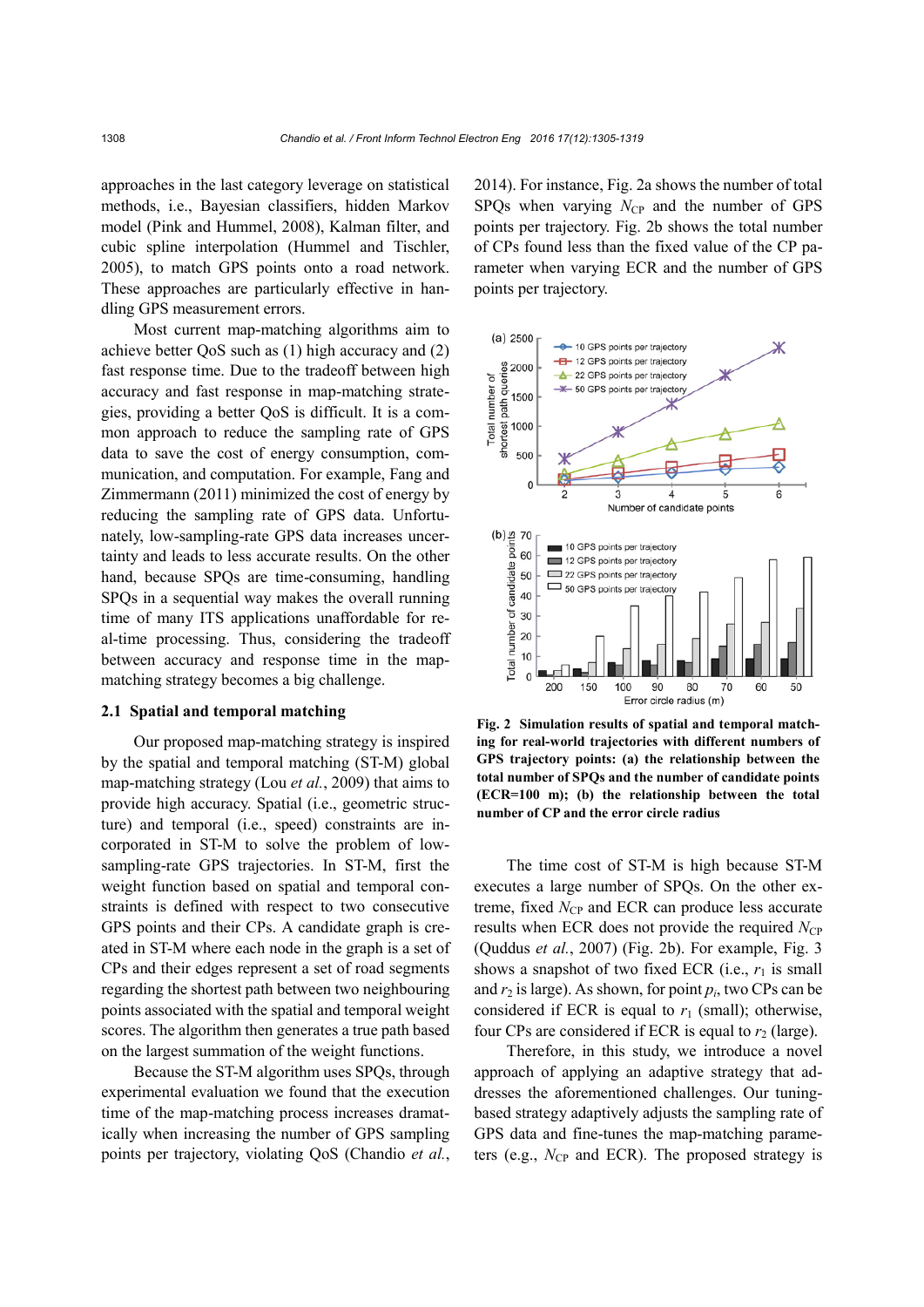

**Fig. 3 The interior setting for considering candidate points (CPs) for a sampoing point**

conceptually similar to the tunable job scheduling strategy in Tang *et al.* (2013). Moreover, we enhance our map-matching strategy with the strategy of pre-computing the shortest path distances and road network partitioning for real-time GPS trajectories. Previous approaches deal with the execution of SPQs by pre-computing the shortest path distances and partitioning a large network graph to small regions such that the required partition could be fit in memory (Kolahdouzan and Shahabi, 2004; Hu *et al.*, 2006; Wang *et al.*, 2008; Liu *et al.*, 2012; Thomsen *et al.*, 2012; Tiwari and Kaushik, 2013). However, the aforementioned techniques deal with the execution of SPQs in a sequential way, which comes at the expense of high pre-computation and storage costs (Thomsen *et al.*, 2012). In contrast, we propose an extension of the SSSP function following the BSP parallel paradigm in cloud environments that reduces precomputation time and storage cost significantly.

# **3 Definitions**

**Definition 1** (GPS trajectory) A vehicle's trajectory *T* is measured in a sequence of GPS sample points, i.e., *T*:  $p_1 \rightarrow p_2 \rightarrow \cdots \rightarrow p_n$ , where  $0 \leq p_{i+1}.t \rightarrow p_i. t \leq \Delta T$ ,  $p_i.t$  is the timestamp of  $p_i$  (1≤*i*<*n*) and  $\Delta T$  is the time spent between two consecutive GPS points. Besides, each GPS point  $p_i \in T$  contains GPS position information, including latitude  $p_i$ . lat and longitude  $p_i$ . long.

**Definition 2** (Strategy event) Map-matching examines trajectory *T* at pre-scheduled times *O.* Prescheduled time has a regular time interval and is also called event time and denoted by ∆*O*.

**Definition 3** (Meta-points) Meta-points (denoted by *M*) represent the recent GPS sampling points that are ready for the map-matching process, i.e., *M*:  $p_1 \rightarrow p_2$ →∙∙∙→*pn*, where *pi*∈*M*, *M*⊂*T*, and 0<*pi*+1.*t*−*pi*.*t*<∆*M* (1≤*i*<*n*, 0≤∆*T<*∆*M*). The time spent between two consecutive GPS points of a meta-point list is denoted as ∆*M*.

**Definition 4** (Sliding window) Sliding window represents the set of GPS points in *M* considered for map-matching.

**Definition 5** (Road graph) A directed road network graph  $G(V, E)$  is called a road graph, where *V* denotes the set of points intersecting the road segments, called vertices, and *E* signifies a set of road segments, called edges. A directed edge *e* is associated with (1) the unique identification *e*.gid, (2) the average travel speed *e*.*v*, (3) the road length *e*.*l*, (4) the starting point *e*.start, (5) the ending point *e*.end, and (6) the intermediate points comprising the road polyline.

**Definition 6** (Path) A path *P* is a list of connected road segments between two vertices  $(V_i, V_j)$  in a road network *G*, i.e., *P*:  $e_1 \rightarrow e_2 \rightarrow \cdots \rightarrow e_n$ , where, for  $1 \leq k \leq n$ ,  $e_1$ .start= $V_i$ ,  $e_n$ .end= $V_j$ , and  $e_k$ .end= $e_{k+1}$ .start.

# **4 Fully adaptive map-matching strategy**

In this section, we introduce our proposed technique called RT-MM (real-time-map-matching), which is a fully adaptive map-matching strategy for real-time GPS trajectories based on cloud. The primary goal of this study is to improve the mapmatching strategy that can provide a better trade-off between accuracy and response time. This section discusses the architecture and major components of the proposed map-matching strategy.

#### **4.1 System architecture**

A complete systematic model of our proposed technique consists of two main steps: off-line and online efforts. The architecture of the system (Fig. 4) is explained as follows.

Off-line efforts are composed of partitioning the road network graph and pre-computing the shortest path distance and temporal/speed constraints. The road network graph is split into small sub-graphs, with each sub-graph keeping its boundary values such as the maximum and minimum longitude and latitude (Wang *et al.*, 2008). Our partition approach guarantees that each sub-graph contains approximately an equal number of nodes for the purpose of load balancing. The reason for splitting a road network graph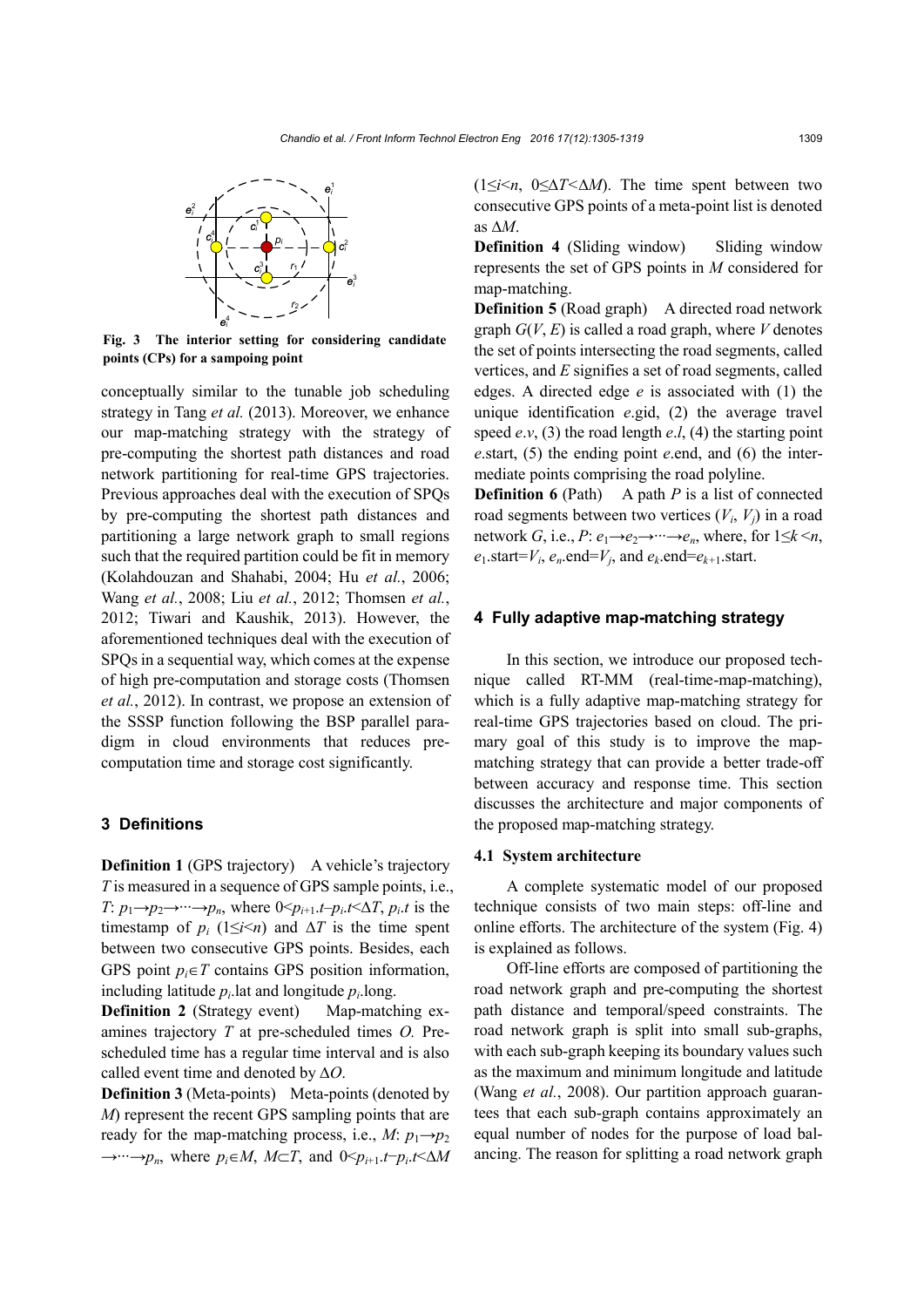

**Fig. 4 An overview of the proposed system**

into small partitions is due to memory constraints. However, splitting a road network into partitions may degrade the accuracy. To maintain accuracy, we expand the boundary of each partition by adding a certain value to the latitude and longitude coordinates of the border line. In that way, a process of the shortest path distance between two consecutive GPS points can be processed within the same partition. Regarding the offline efforts, the shortest path distance and temporal/speed constraints are computed by following the parallel computing paradigm, i.e., BSP (Malewicz *et al.*, 2010), in a cloud environment to reduce the pre-processing time. We provide an extension of the SSSP function following the BSP paradigm. The aforementioned implementation takes place in Hama (Seo *et al.*, 2010) on top of the Hadoop environment. Besides computing the shortest path distance, the proposed SSSP function computes the number of edges and the speed constraints of all edges contained in the shortest path. We briefly discuss the modified SSSP function employing the BSP parallel paradigm in Section 4.2.

In terms of online efforts, our proposed map-matching strategy monitors periodically the GPS sampling data in real time to adaptively fine-tune the interior and exterior parameters of the map-matching process. The interior parameters (i.e.,  $N_{CP}$  and ECR) are tuned based on the locality of the corresponding road network. The exterior parameters are relevant to the sampling rate and the number of GPS points contained in the sliding window, and are tuned based on the feedback information of monitored parameters at runtime. In this phase, the map-matching strategy checks the queue periodically and accepts real-time GPS trajectory *T* for map-matching on the digital map. Nevertheless, the online phase can work independently using SPQs without the aforementioned off-line efforts. A complete map-matching process for real-time GPS trajectories is further discussed in Section 4.3.

# **4.2 Modified SSSP algorithm following the BSP parallel paradigm in cloud environments**

In this section, we discuss our modified SSSP algorithm that follows the BSP parallel paradigm to generate all (source, destination) shortest path pairs together with the temporal/speed constraint of all the nodes in the graph. The SSSP function computes the shortest path distances between a single source node and all-pairs in the graph. Fig. 5 shows an example of the SSSP process for a network graph consisting of six nodes and seven edges. Each edge is weighted with a value (Fig. 5a). The SSSP results of each node in the graph are presented in Fig. 5b. Basically, SSSP is a classical function which has been well solved based on the Dijkstra algorithm (Dijkstra, 1959).



**Fig. 5 An example of SSSP computation: (a) a network graph; (b) SSSP results of all nodes in the graph**

Because the calculation of the shortest path distances contains graph computations demanding large data processing, we use a parallel paradigm to reduce the pre-computation time. The implementation of the SSSP function in a parallel paradigm makes the SSSP function more efficient against other shortest path techniques following sequential processing. The SSSP function has recently been studied into two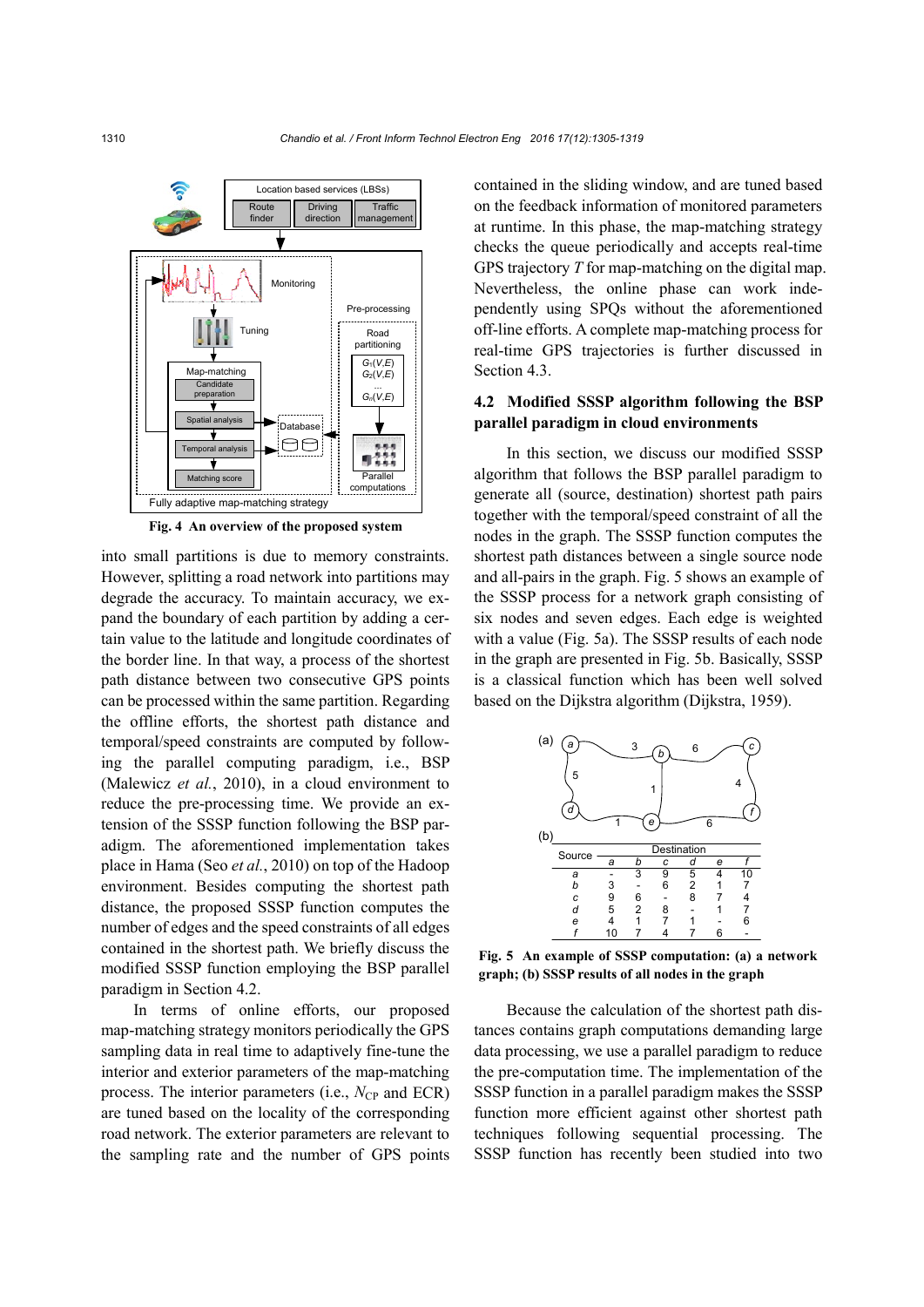well-known parallel paradigms (Kajdanowicz *et al.*, 2014), i.e., MapReduce (MR) (Dean and Ghemawat, 2008) and BSP (Malewicz*, et al.*, 2010). Due to the graph and the iterative processing nature of the problem, MR is deemed not suitable for the shortest path computations (Kajdanowicz *et al.*, 2014).

Malewicz *et al.* (2010) in Google Inc. introduced an alternative model, called Pregel, which is based on the BSP parallel paradigm. Pregel has been implemented in Hama (Seo *et al.*, 2010) and we chose this tool to perform the shortest path computations. The BSP algorithm will generate a series of supersteps, and each superstep executes a user-defined function in parallel asynchronously (Yin *et al.*, 2003; Kajdanowicz *et al.*, 2014) (Fig. 6). At the end of each superstep, the BSP algorithm uses a synchronization barrier to synchronize computations in the system. The synchronization barrier is responsible for the state wherein each superstep waits for the remaining supersteps running in parallel. By default, the SSSP function accepts an input of the network graph and a single source node. As discussed previously, the proposed SSSP function computes the shortest paths, the number of edges, and the total speed of all edges contained in the shortest path. The output of the function is used to calculate spatial and temporal weight scores of two consecutive GPS sample points for the final map-matching process.

Algorithm 1 shows the modified SSSP function following the BSP parallel paradigm. It takes a road network graph as the input. The format of the input of Algorithm 1 is modified as follows:

#### **Format:**

```
Node\tEdge1:Length,Speed\tEdge2:Length,Speed\...
    \tEdgen:Length,Speed
Examples:
84\t192:89.4,180
85\t82:7.3,260\t81:8.3,90\t176:162.3,90
86\t48:107.1,90\t164:120.2,260\t306:203.4,260
87\t105:24.6,260
```
(Default format is used only for computing the shortest distance, explained into the Hama SSSP page, http://wiki.apache.org/ hama/SSSP)

Each example represents a node and its adjacent edges. Each adjacent edge is represented by three variables: edge identification, edge length, and speed.

At the start of the proposed SSSP function, the variable of the actual value (at each vertex except the source) that corresponds to the minimum distance is



**Fig. 6 A snapshot of bulk synchronous parallel (BSP) processing**

## **Algorithm 1** Modified SSSP algorithm in BSP

**Input:** a road network graph *G*(*V*, *E*) and source node **Output:** the shortest paths // The output record provides the // shortest distance, a number of edges, and total speed of // roads in each shortest path

1: **function** COMPUTE(vertex *v*, message

- *m*<distance, edgeCount, speedCouns>)
- 2: **if** isStartVertex(*v*) **then**
- 3: minDistanceDefault=0
- 4: **else**
- 5: minDistanceInDefault=∞
- 6: **endif**
- 7: **foreach** message *m* **do**
- 8: **if** *m*.distance<minDistanceInDefault **then**
- 9: minDistanceInDefault=*m*.distance
- 10: edgeCountInDefault=*m*.edgeCount
- 11: speedCountInDefault=*m*.speedCount
- 12: **endif**
- 13: **endfor**
- 14: **if** *v*.distance>minDistanceInDefault **then**
- 15: *v*.minDistance=minDistanceInDefault
- 16: *v*.edgeCount=edgeCountInDefault+1
- 17: *v*.speedCount=speedCountInDefault
- 18: **foreach** *e* in the neighbor of *v*
- 19: *m*.distance=*e*.distance+minDistanceInDefault
- 20: *m*.edgeCount=*m*.edgeCount+1
- 21: *m*.speedCount=*e*.speed+speedCountInDefault
- 22: sendMessage(*e*.id, *m*)
- 23: **endfor**
- 24: **endif**
- 25: voteToHalt()
- 26: **end function**

initialized with infinity (lines 2–6). Basically, in the modified SSSP, each vertex reads a message from its adjacent edges, which contains three parts: distance, total number of edges, and total speed of the edges between the source and current vertices. If the distance in a message at a given vertex is smaller than the actual value associated with the current vertex, then the function updates the above three parameters associated with the current vertex (lines 1–13). Finally,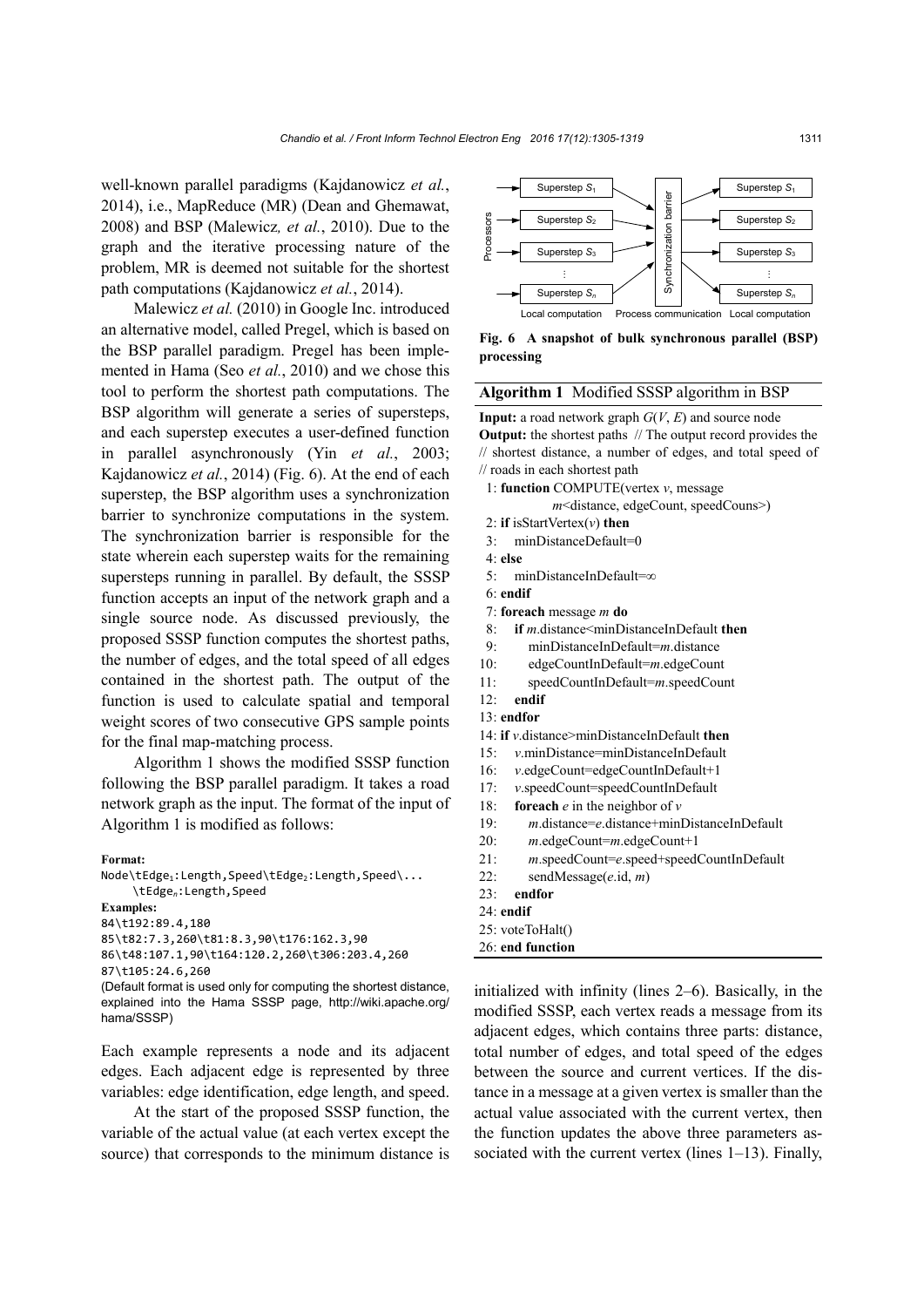the current vertex sends a message with the updated values to all its adjacent edges (lines 14–24) and becomes an inactive vertex by calling voteToHalt() (line 25). When a vertex receives a message, it becomes active. The process terminates when there are no active vertices to be considered.

# **4.3 Map-matching strategy for real-time GPS trajectories**

The proposed map-matching strategy is based on window- and tuning-based techniques. In the window-based approach, recent GPS sampling points of the vehicle are chosen for the map-matching process. Regarding the tuning-based approach, the interior and exterior parameters of map-matching are fine-tuned. The steps used in our proposed map-matching strategy are depicted in Fig. 4: (1) monitoring, (2) tuning, (3) candidate preparation, (4) spatial analysis, (5) temporal analysis, and (6) score matching.

In the monitoring phase, our map-matching strategy periodically monitors the flow of real-time GPS workloads and the parameters of the sliding window in each strategy event *E*. Based on the monitored parameters, we determine the current driving state of a vehicle to help the next phase fine-tune the sampling rate of GPS data. Our intuition is that if a vehicle is driven on a high way or a long road segment, then the sampling rate can be reduced by filtering the noisy and extraneous data. Otherwise, a high sampling rate of GPS data is needed to ensure the accuracy of the map-matching if a vehicle is traveling inside the city. To estimate the current driving state of the vehicle, we choose the average speed of the vehicle extracted from the previous sliding window (Fang and Zimmermann, 2011), which is defined as follows:

$$
\overline{S}_{i-1} = \frac{\sum_{u=1}^{k} e'_u I}{\Delta W_{(p'_i \cdot t - p'_i \cdot t)}},\tag{1}
$$

where  $e'_u \cdot l_1 \rightarrow e'_u \cdot l_2 \rightarrow \cdots \rightarrow e'_u \cdot l_k$  is the total length of the matched shortest path and  $\Delta W_{(p'_i, t - p'_i, t)}$  is the total time spent on path  $P$  in the previous sliding window  $W_{i-1}$ . If the vehicle is traveling with an average speed  $\overline{S}_{i-1}$  of 40 km/h or above, then the vehicle is thought to be on high way; otherwise, we consider that the vehicle is moving inside the city. We set this threshold

in our experiment because, in the road network, the road segments inside the city permit a 40 km/h maximum driving speed.

The tuning phase is responsible for amending the sampling rate ∆*T* of GPS sampling data based on monitored parameter  $\overline{S}_{i-1}$ . A new sampling rate  $\Delta M$ of the GPS sampling data is obtained by

$$
\Delta M = \frac{\Delta E}{W},\tag{2}
$$

where *W* represents the number of GPS sampling points in the sliding window. The exterior parameters considered in this study are ∆*E* and *W*. Both parameters are tunable with pre-defined values such that ∆*E*=10 and *W*=12 imply that the vehicle is in high-way driving state, while ∆*E*=5 and *W*=10 imply that the vehicle is in inside-city driving state. In this way, the sampling rate of GPS data can be adjusted reasonably.

To maintain the quality of our map-matching strategy, we incorporate the weight score of the previous mapped GPS sampling point as the source of the path in the current sliding window. A schematic model is shown in Fig. 7, which shows three sliding windows. As observed, the second and third sliding windows follow the most recent results (i.e., last mapped GPS point) of the previous sliding window to maintain trajectory continuity.



**Fig. 7 An example of the proposed window-based map-matching scheme for real-time trajectory (***W***=5),**  where  $p_1, p_2, ..., p_5$  denote the GPS sampling points and  $c_1, c_2, ..., c_5$  denote the corresponding correct candidate **points**

Besides the exterior settings, the tuning phase is also responsible for tuning the interior parameters, i.e.,  $N_{\rm CP}$  and ECR, for the determination of the most likely road segments. The tuning strategy decides the interior settings based on the locality of the road network. We characterized the locality of the road network into a grid format. The number of grids varies according to the memory capacity of the underlying system (e.g.,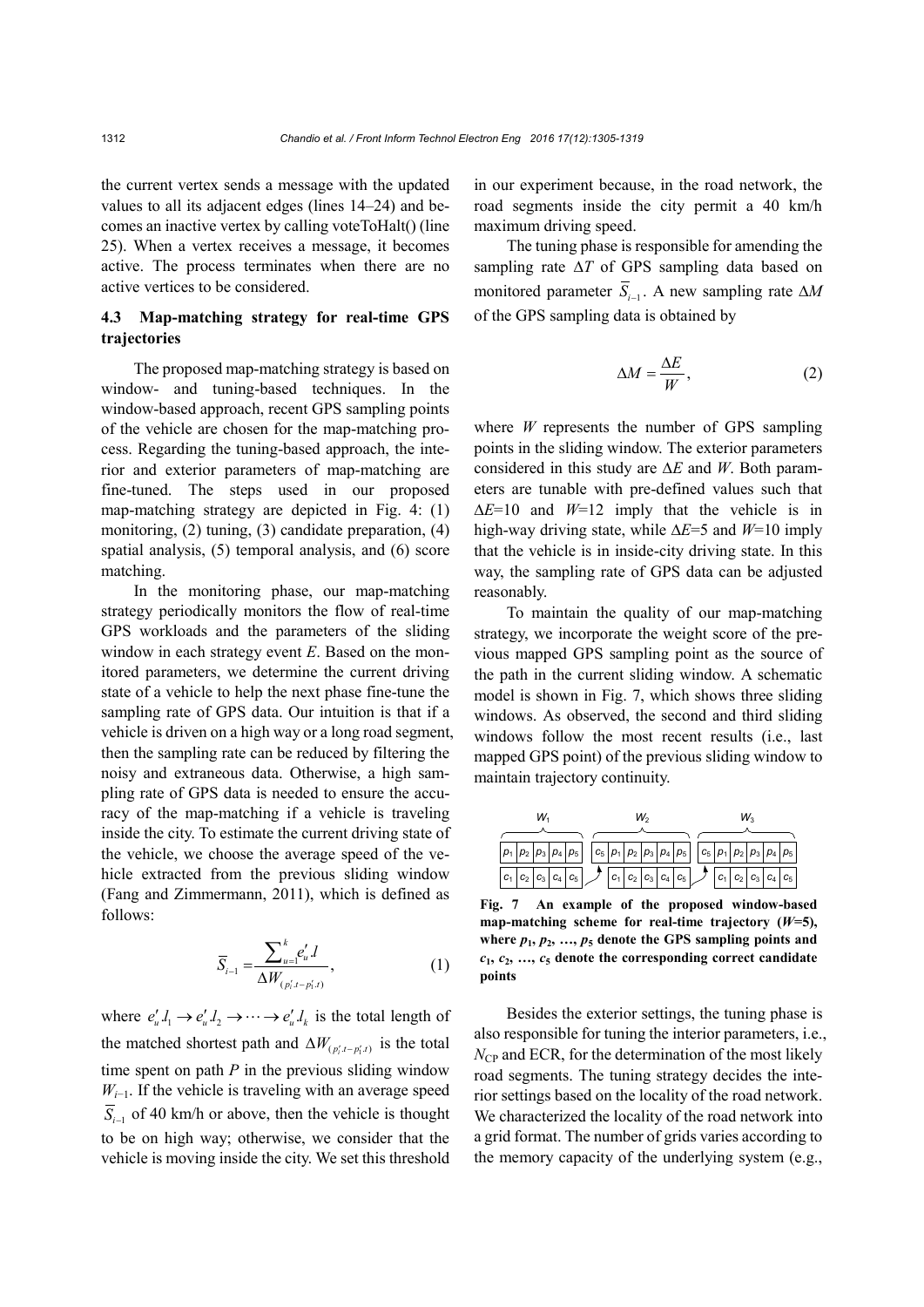we use 200×200 grids in our experiment). For the characterization of the locality of the road network, we create the relationship in Table 1 for considering  $N_{CP}$  and ECR settings.

**Table 1 Parameters based on locality information\***

| Class     | GPS point density $ECR(m)$ Number of CPs |     |   |
|-----------|------------------------------------------|-----|---|
| Class-I   | $\sum e \geq 21$                         | 60  | 3 |
| Class-II  | $16 \leq$ $\geq$ $21$                    | 80  |   |
| Class-III | $12 \leq$ $\sqrt{e}$ $\leq$ 16           | 100 | 5 |
| Class-IV  | $9 \leq$ $\geq$ $e$ $12$                 | 120 | 6 |
| Class-V   | $\degree$ e $\lt$ 9                      | 150 |   |

\* Chandio *et al.* (2015b)

Based on the tuning phase, the candidate preparation phase retrieves a possible number of candidate road segments for each GPS sampling point *p* in sliding window *M*. The CPs *c* on candidate road segment *e* are generated by geometry projection within ECR *r* with respect to the Euclidean distance between the GPS sampling points. A set of the closest CPs *c* to the GPS sampling point are chosen such that  $c = \text{argmin}_{\forall c_i \in e} \text{dist}(c_i, p)$  and  $\text{dist}(c_i, p)$  is the distance between candidate point *ci* and GPS sampling point *p*. In consequence, the map-matching process considers a number of the most likely CPs matching to the respective GPS sampling point. Fig. 3 illustrates the strategy of interior settings.

The next step concerns spatio-temporal analysis, which evaluates the retrieved candidate points to generate the candidate graph *G*′(*V*′, *E*′). In this study, the GPS measurement error is assumed to follow a normal distribution  $N(\mu, \sigma^2)$  of the distance GPS point and candidate point  $x_i^j = \text{dist}(c_i^j, p)$  ( $c_i^j$  is the *j*th candidate point of the *i*th GPS sampling point). Like Lou *et al.* (2009), for GPS measurement, a zero-mean normal distribution with 20 m standard deviation is used, which is described by

$$
N(c_i^j) = \frac{1}{\sqrt{2\pi\sigma}} \exp\left[\frac{(x_i^j - \mu)^2}{2\sigma^2}\right].
$$
 (3)

The spatial-temporal analysis function in our proposed map-matching strategy is adopted from Lou *et al.* (2009), which is denoted as

$$
F(c_{i-1}^t \to c_i^s) = F_s(c_{i-1}^t \to c_i^s) \times F_t(c_{i-1}^t \to c_i^s), \ 2 \le i \le n,
$$
\n(4)

where  $F_s$  is a spatial analysis function calculated by

$$
F_{s}(c_{i-1}^{t} \to c_{i}^{s}) = N(c_{i}^{s}) \times V(c_{i-1}^{t} \to c_{i}^{s}), \ 2 \leq i \leq n, (5)
$$

and *V* is a likelihood method in transmission probability, which defines a true path from  $p_{i-1} \rightarrow p_i$  and follows the shortest path from  $c_{i-1} \rightarrow c_i$ , calculated by

$$
V=\frac{d_{i-1\to i}}{w_{(i-1,t)\to(i,s)}},\ 2\leq i\leq n.
$$

The temporal analysis function  $F_t$  is defined by

$$
F_{t}(c'_{i-1} \to c_{i}^{s}) = \frac{\sum_{u=1}^{k} e'_{u} \cdot \overline{V}_{(i-1,t) \to (i,s)}}{\sqrt{\sum_{u=1}^{k} (e'_{u} \cdot \overline{V})^{2}} \times \sqrt{\sum_{u=1}^{k} \overline{V}_{(i-1,t) \to (i,s)}^{2}}}, \quad (6)
$$

where  $e'_i \rightarrow e'_i \rightarrow \cdots \rightarrow e'_i \rightarrow i$  is the speed constraint of the road segments belonging to the shortest path. The temporal analysis phase creates a score for each candidate point by considering the average speed of the road segments between two neighboring candidate points. For details of spatial and temporal analysis, we refer readers to Lou *et al.* (2009). Our proposed strategy incorporated with the spatial and temporal analysis function is enhanced by replacing SPQs and the speed constraint pre-computed in BSP parallel paradigm (Fig. 4).

In the matching score phase, the candidate graph  $G'(V', E')$  is evaluated. Each node V' in G' is a set of candidate points associated with the observation probability  $N(c_i^j)$ , while *E'* in *G'* is a set of road segments in the shortest path between two neighboring points which are associated with the spatial  $F_s(c_{i-1}^t \rightarrow c_i^s)$  and temporal  $F_t(c_{i-1}^t \rightarrow c_i^s)$  scores. Finally, a sequence of real candidate points is selected from a candidate graph  $G'(V', E')$ , considering the largest summation of the scores.

To configure the adaptive map-matching strategy for real-time GPS trajectories, we first give some notations before describing the fully adaptive mapmatching strategy.  $T_E$  and  $T_W$  are the tunable sampling rate and the number of GPS points in sliding window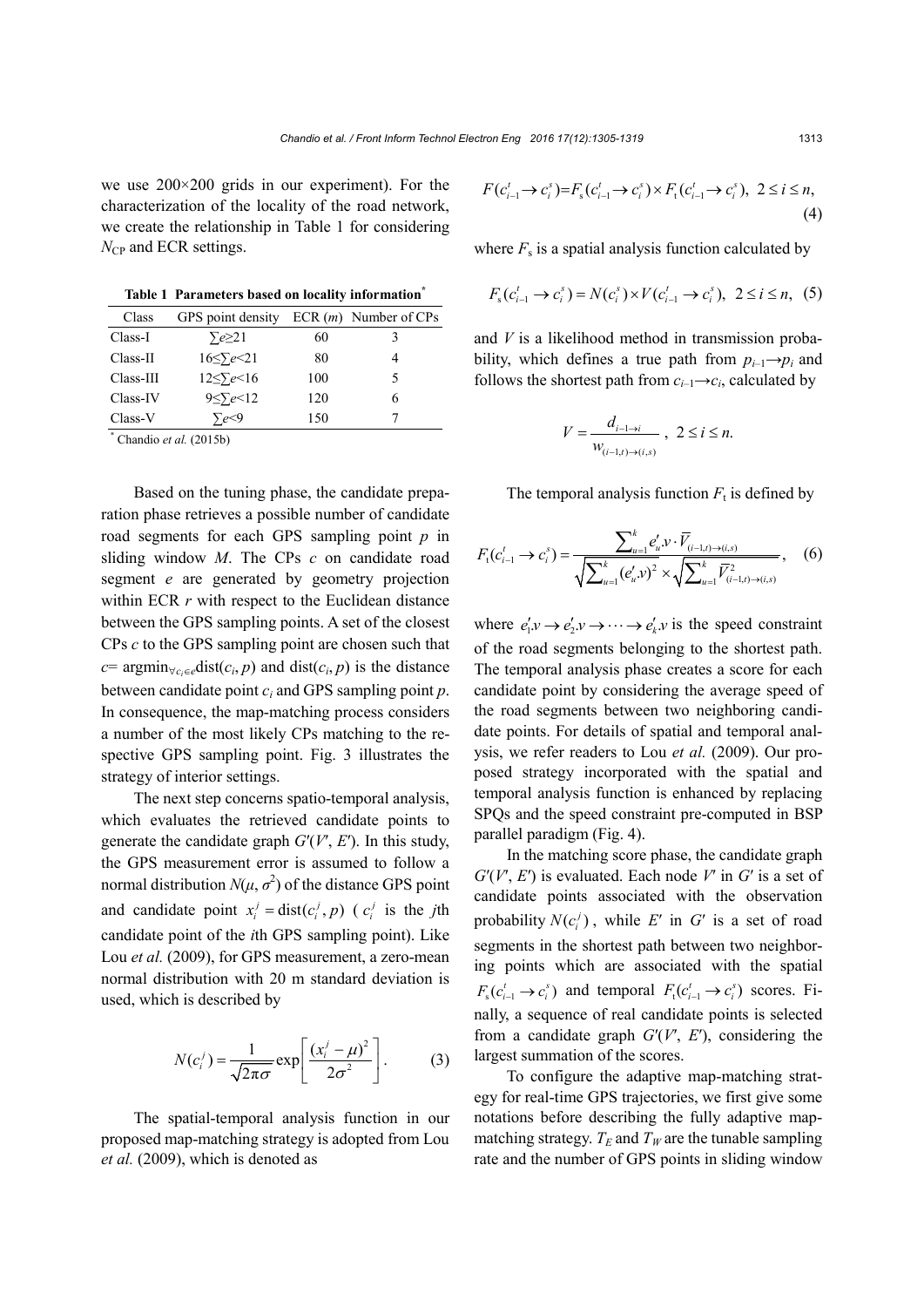*W*, respectively.  $\Delta_E$  and  $\Delta_W$  are used for tuning  $T_E$  and  $T_W$  at each time interval event, respectively.  $P_m$  states the monitored parameters in real time.  $S_i$  and  $S_d$  refer to the events triggering the increment and decrement of the tunable parameters, respectively. Check $_{Time}$ denotes the time instance at which the runtime parameters are checked and the adaptive strategy is tuned.

Algorithm 2 describes our adaptive mapmatching strategy for real-time GPS trajectories. At each time interval, the strategy collects the parameter values  $P_m$  of the previous sliding window (line 3). Then the parameter values are compared with the predefined thresholds to decide whether a strategy tuning event should be triggered (lines 4–13). In consequence, the tunable parameters are adjusted at each time interval (line 14). A set of candidate points within an ECR for each GPS sampling point is generated based on new tuning parameters by invoking the populateCandidates() function (lines 15–17). Algorithm 3 shows the pseudocode for preparing the candidate points based on the locality of a road network. It initially finds the grid for each GPS point and then returns the best  $N_{\text{CP}}$  and ECR. Getting back to Algorithm 2, generateGraph() and findSequence() follow the same way as described in Lou *et al.* (2009) (lines 20–21). generateGraph() generates a candidate graph (in the matching phase) for the GPS points in each sliding window, while findSequence() calculates the weight scores to identify a sequence of real CPs by considering the largest summation of the weight scores assigned to CPs.

#### **5 Experimental evaluation**

In this section, we give a discussion about the experimental setup as well as the results obtained from the comparison between our proposed approach and state-of-the-art techniques.

#### **5.1 Computation environments**

To carry out the experiments, we employed two computation environments. For the pre-processing step based on the BSP parallel paradigm, the Hadoop (version 1.1.2) cloud environment was created. Three physical machines were dedicated, with tone for master node and the rest for worker nodes. Each of the **Algorithm 2** Fully adaptive map-matching strategy for real-time GPS trajectories

| <b>Input:</b> a road network graph $G(V, E)$ and a trajectory                                |  |  |  |
|----------------------------------------------------------------------------------------------|--|--|--|
| <b>Output:</b> a matched sequence of CPs for a given                                         |  |  |  |
| trajectory                                                                                   |  |  |  |
| $1:$ do                                                                                      |  |  |  |
| 2:<br><b>if</b> Current <sub>Time</sub> -LastWin <sub>Time</sub> >Check <sub>Time</sub> then |  |  |  |
| $P_m$ =collectMonitoredParas() // collect parameters<br>3:                                   |  |  |  |
| 4:<br>e=eventNeed( $P_m$ ) // feedback for tuning                                            |  |  |  |
| 5:<br>if $e=S_i$ then                                                                        |  |  |  |
| 7:<br>$T_F = T_F + \Delta_F$ // increment for tuning                                         |  |  |  |
| $T_w = T_w + \Delta_W$ // increment for tuning<br>8:                                         |  |  |  |
| 9:<br>endif                                                                                  |  |  |  |
| 10:<br>if $e=S_d$ then                                                                       |  |  |  |
| 11:<br>$T_E = T_E - \Delta_E$ // decrement for tuning                                        |  |  |  |
| 12:<br>$T_W = T_W - \Delta_W$ // decrement for tuning                                        |  |  |  |
| 13:<br>endif                                                                                 |  |  |  |
| 14:<br>$\Delta M$ =tuneSR( $T_E, T_W$ ) // re-tune a sampling ratio                          |  |  |  |
| 15:<br>foreach $i$ in $M$ do                                                                 |  |  |  |
| 16:<br>$C_{i[1]}$ .add=populateCandidates(i) // locality-based                               |  |  |  |
| endfor<br>17:                                                                                |  |  |  |
| 18:<br>Last $Win_{Time} = Current_{Time}$                                                    |  |  |  |
| Check <sub>Time</sub> = $\Delta E$ //reset time interval<br>19:                              |  |  |  |
| 20:<br>$G'$ =generateGraph $(C)$ // generate a candidate graph                               |  |  |  |
| findSequence( $G'$ ) // find matched candidate points<br>21:                                 |  |  |  |
| 22:<br>endif                                                                                 |  |  |  |
| 23: while TRUE                                                                               |  |  |  |
|                                                                                              |  |  |  |
| Algorithm 3 populateCandidates()                                                             |  |  |  |
| Input: a GPS point                                                                           |  |  |  |

| mput, a vi o pomi                                            |  |  |  |
|--------------------------------------------------------------|--|--|--|
| <b>Output:</b> candidate points (CPs)                        |  |  |  |
| 1: $gc = findGridCells(p, long, p, lat)$ // find grid cells  |  |  |  |
| 2: ge=findMaxEdges(gc) // find a number of roads in gc       |  |  |  |
| 3: cp=bestCandidateNumber(ge) $\#$ find a number for CPs     |  |  |  |
| 4: rp=bestRadiusNumber(ge) $\#$ find a number for ECR        |  |  |  |
| 5: foreach $i$ in gc do                                      |  |  |  |
| 6: gids[]=getGids(i) // collect all roads in the grid cells  |  |  |  |
| $7:$ endfor                                                  |  |  |  |
| 8: return $c$ []=getCandidatePoints(gids, cp, rp) // get CPs |  |  |  |
|                                                              |  |  |  |

node was composed of eight 2.20 GHz Intel® Xeon® CPUs and 32 GB RAM. For BSP parallel processing, we employed Hama (version 0.6.2) on the top of Hadoop. Next, one of the three physical machines was dedicated to provide real-time map-matching processing. For a fair comparison, we implemented all of the studied map-matching strategies in Java (version 1.7) programming language. We stored all of the datasets in the PostgreSQL (version 9.1) database together with the PostGIS (version 2.0) spatial tool and pgRouting tool for executing SPQs.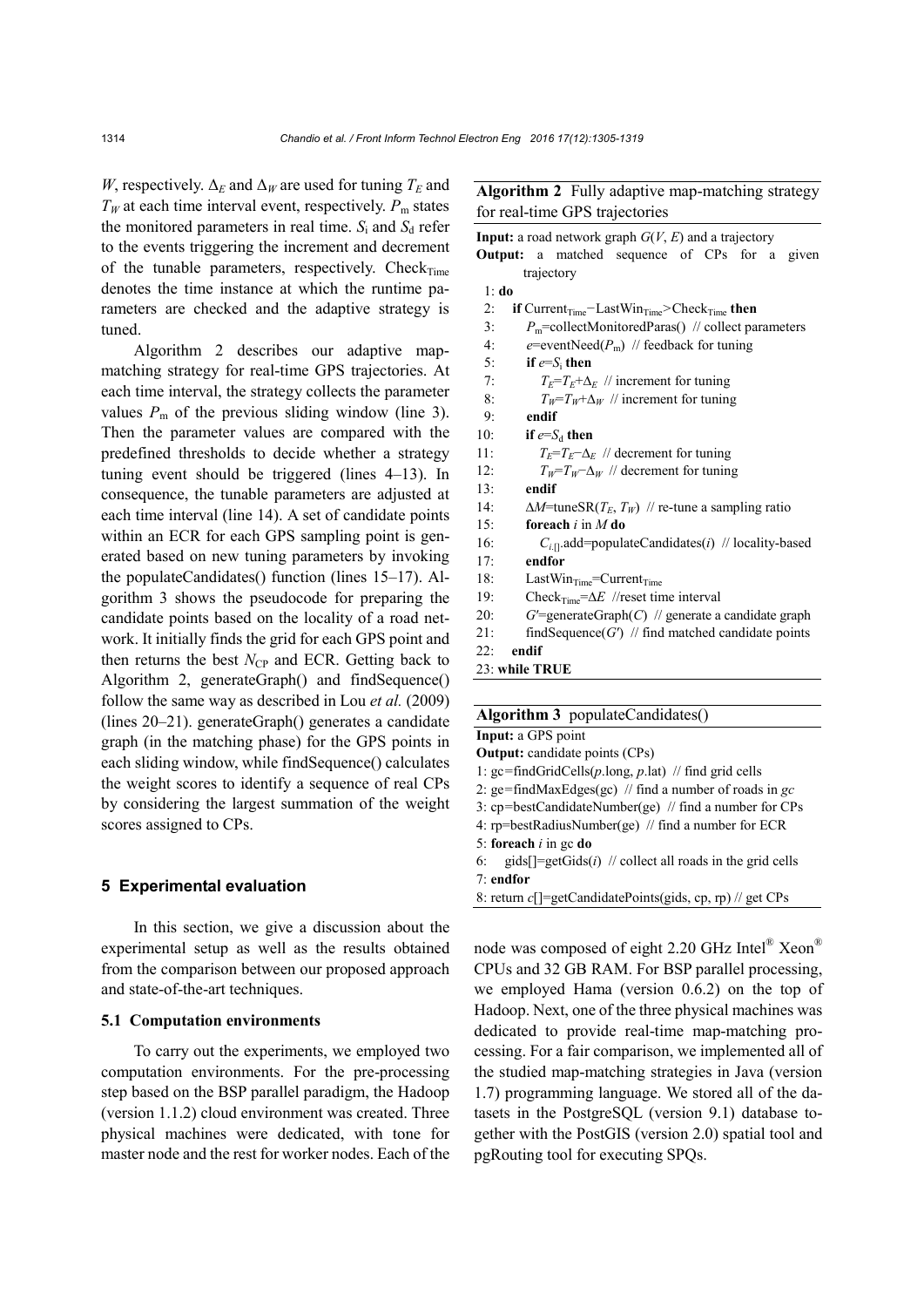# **5.2 Datasets**

1. Road network: We used a real-world road network graph of Shenzhen city, China. The realworld road network graph contains a total of 86 335 vertices and 133 397 road segments.

2. Real-world GPS-embedded vehicle trajectory: For testing the map-matching strategies, we used a real-world trajectory dataset of GPS-embedded taxicab traveling around Shenzhen city on Oct. 10, 2013. A total of 5128 GPS points were collected within 24 h. We also chose a set of trips obtained in the dataset, which are varied according to different numbers of GPS sampling points and the sampling rate.

3. Synthetic trajectory dataset: We used a synthetic trajectory dataset generated randomly by our own simulator. The simulator first creates a shortest path between two random vertices in the road network. Then, a set of edges returned by the shortest path is considered as a ground truth. The sampling points are generated on the respective edges according to the sampling rate. To encapsulate the GPS sampling error, each GPS sampling point follows a zero-mean 20 m standard deviation normal distribution. The method for creating the synthetic trajectory dataset was verified and used in Lou *et al.* (2009) to evaluate the ST-Matching algorithm. A similar way is reasonably considered in this study to evaluate our proposed strategies against the ST-Matching algorithm.

## **6 Experimental results and discussions**

To evaluate the performance of the proposed strategies, we used two metrics: running/computation time and accuracy. The running time is the overall execution time of the map-matching process, and the accuracy represents the percentage of the correct matching GPS points (CMP). Specifically, CMP is calculated according to Eq. (7) (Yuan *et al.*, 2010):

$$
CMP = \frac{Number of correctly matched points}{Total number of points to be matched} \times 100\%.
$$
\n(7)

We evaluate the performance of the proposed fully adaptive map-matching strategy against the ST-M algorithm and the proposed strategy with static parameters  $(N_{CP} = 5$  and ECR=100 m). We call the proposed map-matching strategy with static parameters RT-M-I and the fully adaptive map-matching strategy RT-M-II. Moreover, we analyze the proposed strategy by using the total numbers of SPQs and CPs required.

#### **6.1 Comparisons between RT-MM and ST-M**

First, we analyze the proposed RT-MM strategy against ST-M regarding running time and accuracy. Fig. 8a shows the average running times of five experiments when varying the number of GPS points per trajectory.



**Fig. 8 The running time with different numbers of GPS points per trajectories (a) and the accuracy with different sampling intervals for the synthetic dataset (b)**

The results shown in Fig 8a reveal that our proposed strategies took much less computation time as compared to the ST-M algorithm. Another remark is that the adaptive strategy, RT-M-II, outperforms RT-M-I when the trajectories consist of more than 50 GPS sampling points. Fig. 8b shows the comparison of the average CMP of synthetic trajectories when varying the sampling rate from 2 to 6 min per trajectory. Our proposed strategies produced almost the same results as those of ST-M. The reason that the accuracy of RT-MM is lower than that of ST-M is that, the road network is partitioned into small regions and the trajectory is traveling on more partitions of the road network. If a trajectory crosses more than one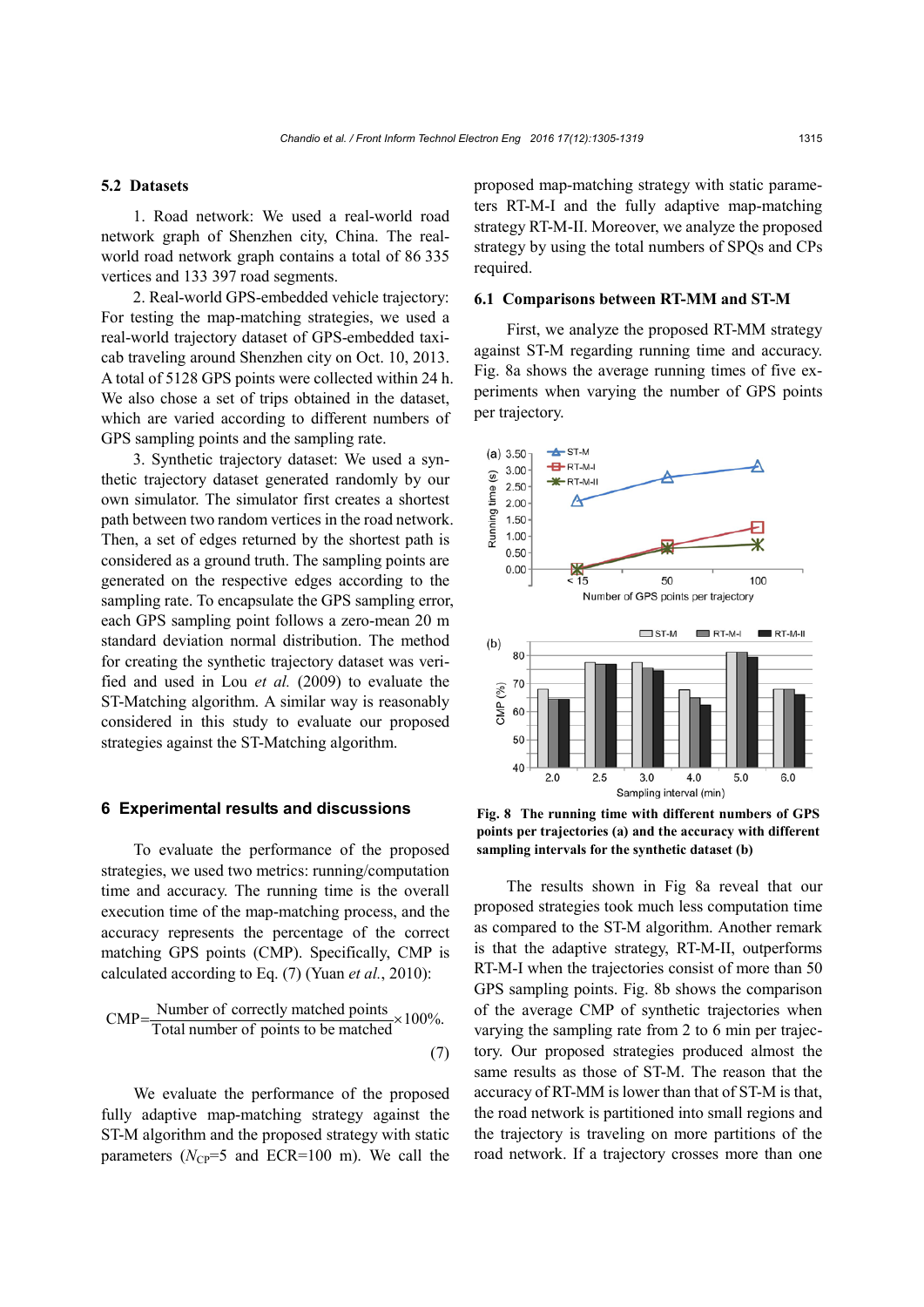partition, the accuracy of our proposed map-matching strategy will be degraded slightly. Such an intuition is shown in Fig. 8b; i.e., the trajectory with a sampling rate of 4.0 min crosses on a total of five partitions of the road network, and the accuracy is degraded.

# **6.2 Analyzing RT-MM when varying the static parameters**

We examined the execution time of our proposed map-matching strategy (RT-M-I) when varying the static parameters  $(N_{CP}$  and ECR). Fig. 9a shows the execution time of RT-M-I for different  $N_{\rm CP}$  (from 2 to 5) when varying the number of GPS points per trajectory. Specifically, we fixed ECR to 100 m. We can observe that trajectories with a smaller  $N_{\rm CP}$  take less running time for mapping against the ones with a larger  $N_{\rm CP}$ . Moreover, we evaluated the proposed strategy in terms of running time when varying ECR. Particularly, we used a full-day real-world trajectory (described in Section 5.2) for map-matching when varying ECR from 100 m to 300 m as well as  $N_{CP}$ from 3 to 10. Fig. 9b shows the overall running time of the proposed strategy when processing the full-day real-world trajectory. Fig. 9b reveals that higher ECR and  $N_{\text{CP}}$  increase the running time. Next, we analyzed the impact of the size of sliding windows with respect to the static parameters values. Fig. 9c shows the average running time of each sliding window when matching the full-day real-world trajectory. We can find that the running time is significantly affected when varying  $N_{\rm CP}$  and ECR.

# 6.2.1 Impact of adaptive parameters based on locality of the road network

In this section, we evaluated the proposed adaptive strategy in terms of CMP and the distributions of GPS sampling points. Fig. 10a shows the average CMP for synthetic trajectories when varying the sampling rate from 2.0 to 6.0 min per trajectory. The proposed adaptive strategy produced almost the same results as compared to the ST-M algorithm.

Fig. 10b shows the distributions of GPS sampling points and reveals that Class-I, II, and III are dominant against the remaining classes. By tuning exterior parameters, the proposed strategy selected reasonably29% GPS sampling points of the full-day real-world trajectory. The rest of them were excluded as extraneous GPS sampling points. Table 2 shows



**Fig. 9 Running time when varying the number of GPS points of trajectories (a) and the number of candidate points**  $(N_{CP})$  of a full-day trajectory (b), and the average **running time of different numbers of candidate points of full-day trajectories with respect to different circle radii and numbers of candidate points**

the percentage of total GPS sampling points.

On the other hand, Fig. 10c clearly shows that the proposed strategy reduces the numbers of SPQs and CPs required. Specifically, by employing our strategy, the total numbers of SPQs and CPs are 27% and 15% less than those of ST-M, respectively. The reason of the reduced number of SPQs is that the proposed strategy with interior tuning selects different classes of the locality of the road network when matching each GPS point, which unquestionably provides a faster processing.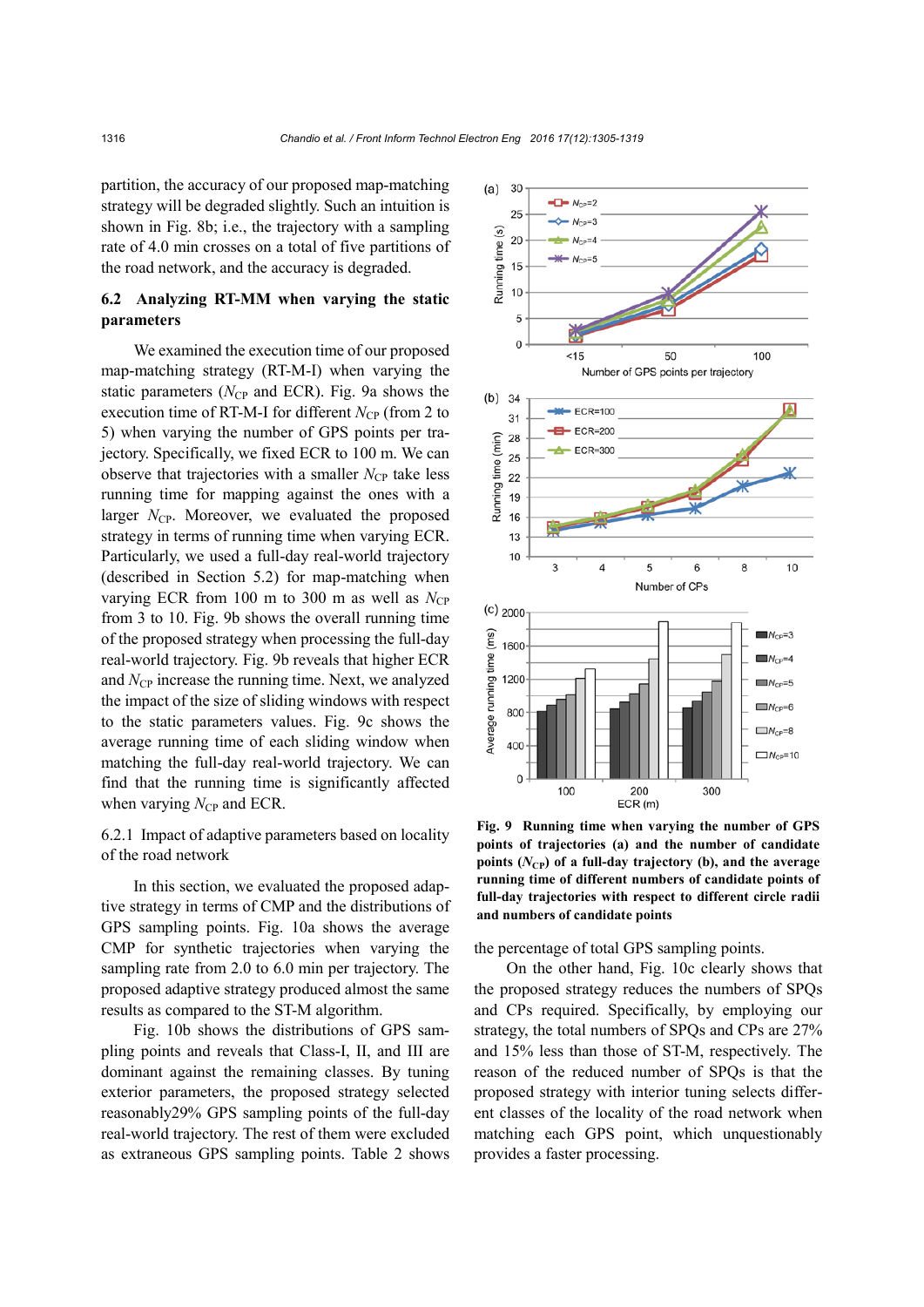On the other hand, we examined the distributions of GPS sampling points in each class when processing the full-day real-world trajectory (Table 3).

Table 3 clearly discloses that the classes based on the locality of the road network are adaptively selected by the proposed strategy for each GPS sampling point of the trajectory. The distributions of GPS sampling points in Class-I and II are dominant against the remaining classes. Because Class-I and II have small  $N_{CP}$  and ECR, the proposed adaptive strategy significantly reduced the number of SPQs and consequently the running time. Next, we analyzed the impact of the size of the sliding window on the



**Fig. 10 Comparison evaluation of locality of the road network: (a) CMP with respect to different GPS sampling rates; (b) distribution of GPS sampling points in each class; (c) number of CPs and SPQs required**

**Table 2 The percentage of GPS sampling points**

| GPS sampling points          | Number | Percentage |
|------------------------------|--------|------------|
| GPS sampling points used     | 1513   | 29%        |
| GPS sampling points excluded | 3801   | 71%        |
| Total                        | 5314   | $100\%$    |

**Table 3 Distributions of GPS sample data in each class for matching a full-day real-world trajectory**

| Class       | Number of GPS sampling points |          |       |            |  |
|-------------|-------------------------------|----------|-------|------------|--|
|             | Inside-city                   | High-way | Total | Percentage |  |
| Class-I     | 223                           | 414      | 637   | 42.10%     |  |
| Class-II    | 255                           | 315      | 570   | 37.67%     |  |
| $Class-III$ | 99                            | 113      | 212   | 14.01%     |  |
| Class-IV    | 24                            | 23       | 47    | $3.11\%$   |  |
| Class-V     | 15                            | 32       | 47    | $3.11\%$   |  |
| Total       | 616                           | 897      | 1513  | 100.00%    |  |

proposed adaptive strategy. Fig. 11a shows the average running time of each sliding window size. Most of the sliding windows took less than 500 ms. Moreover, we statistically analyzed the impact of the size of sliding windows regarding the Box-and-Whiskers plot (Fig 11b). The first and third quartiles in the plot are between 0.4 and 0.8 s.



**Fig. 11 Average running time for different sizes of the sliding window (a) and running time of each sliding window in the Box-and-Whiskers plot (b)**

#### 6.2.2 A comparison of static and adaptive parameters

Furthermore, we evaluated the performance of the adaptive strategy RT-M-II against the strategy RT-M-I with  $N_{CP}$  equal to 5 and ECR equal to 100 m. Both strategies were compared in terms of three metrics: (1) the total number of CPs, (2) the total number of SPQs, and (3) the total number of CPs found less than the fixed value of the CP parameter. The results are shown in Table 4, which indicates that RT-M-II outperformed RT-M-I. Specifically, the adaptive strategy significantly reduced the number of SPQs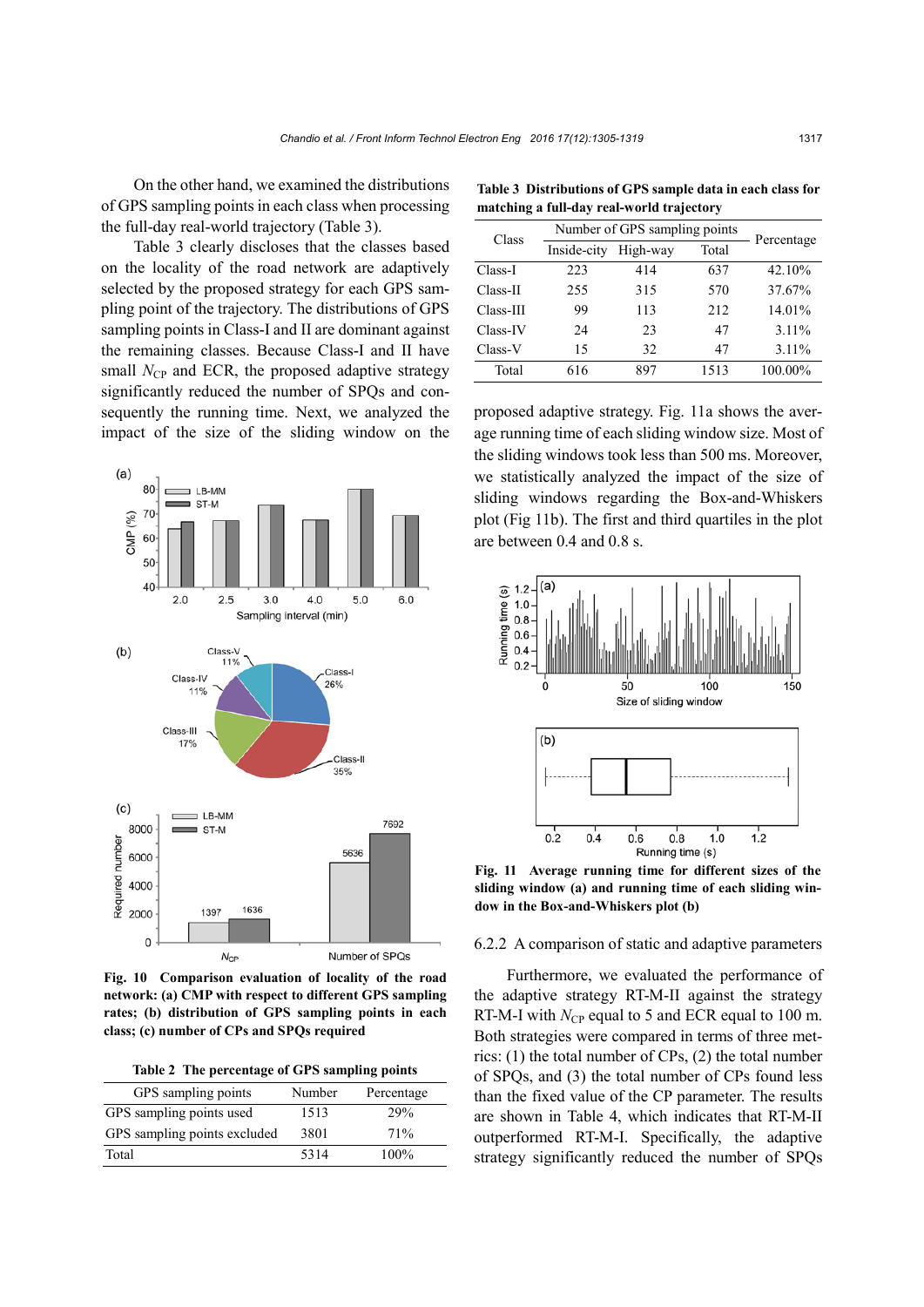**Table 4 Performance comparisons between the adaptive strategy RT-M-II against the static strategy RT-M-I for full-day real-world trajectory map-matching**

| GPS point | $N_{CP}$ |       | $N_{\rm SPO}$      |       | $N_{\rm CLF}$ |       |
|-----------|----------|-------|--------------------|-------|---------------|-------|
| type      |          | Н     |                    | Н     |               | Н     |
| In-city   | 3145     |       | 1942 22 414 12 255 |       | 385           | 224   |
| High-way  | 3350     | 2704  | 19 237 11 726      |       | 295           | 346   |
| Total     | 6495     | 4646  | 41 651 23 981      |       | 680           | 570   |
| Ratio     |          | 1.398 |                    | 1.737 |               | 1.193 |

 $N_{\text{CP}}$ : number of CPs;  $N_{\text{SPO}}$ : number of SPQs;  $N_{\text{CLF}}$ : number of CPs less than the fixed value of the CP parameter. I: RT-M-I strategy; II: RT-M-II strategy

and CPs required. This is because the adaptive strategy considers different parameter classes for mapping each GPS sampling point of the full-day real-world trajectory. Particularly, assigning an appropriate class for mapping each GPS point can significantly reduce the total number of CPs and SPQs required.

# **7 Conclusions**

It is evident that location-based services (LBSs) become more and more data hungry. In this paper, we proposed a fully adaptive map-matching strategy for real-time GPS trajectories based on the cloud environment. The proposed strategy adaptively fine-tunes the interior and exterior parameters of the mapmatching process. The interior parameters, i.e., the number of candidate points  $(N_{CP})$  and the error circle radius (ECR), are tuned based on the locality of a road network, while the exterior parameters depend on the sampling rate which is intelligently adjusted based on the feedback information of the monitored parameters at runtime. Furthermore, unlike traditional approaches, the shortest path distance and the speed constraint of road segments are pre-computed by following the bulk synchronous parallel (BSP) paradigm. In that way, the pre-computation time is reduced drastically. We analyzed the performance of our strategies in terms of (1) running time, (2) accuracy, (3) total number of SPQs, and (4) total number of candidate points (CPs) when applying real-world GPS data and synthetic data. Results revealed that, by assigning an appropriate class of the locality of a road network for mapping each GPS sampling point, the total number of CPs and SPQs can be significantly reduced, thus considerably decreasing the execution time. In our future work, we intend to extend our map-matching strategy to leverage on machinelearning techniques to adjust the interior and exterior parameters.

### **References**

- Brakatsoulas, S., Pfoser, D., Salas, R., *et al.*, 2005. On map-matching vehicle tracking data. Proc. 31st Int. Conf. on Very Large Data Bases, p.853-864.
- Chandio, A.A., Zhang, F., Memon, T.D., 2014. Study on LBS for characterization and analysis of big data benchmarks. *Mehran Univ. Res. J. Eng. Technol.*, **33**(4):432-440.
- Chandio, A.A., Tziritas, N., Xu, C.Z., 2015a. Big-data processing techniques and their challenges in transport domain. *ZTE Commun.*, **13**(1):50-59.
- Chandio, A.A., Tziritas, N., Zhang, F., *et al.*, 2015b. An approach for map-matching strategy of gps-trajectories based on the locality of road networks. 2nd Int. Conf. on Internet of Vehicles, p.234-246. http://dx.doi.org/10.1007/978-3-319-27293-1\_21
- Chen, B.Y., Yuan, H., Li, Q., *et al.*, 2014. Map-matching algorithm for large-scale low-frequency floating car data. *Int. J. Geograph. Inform. Sci.*, **28**(1):22-38. http://dx.doi.org/10.1080/13658816.2013.816427
- Chen, C., Liu, Z., Lin, W.H., *et al.*, 2013. Distributed modeling in a MapReduce framework for data-driven traffic flow forecasting. *IEEE Trans. Intell. Transp. Syst.*, **14**(1): 22-33. http://dx.doi.org/10.1109/TITS.2012.2205144
- Dean, J., Ghemawat, S., 2008. MapReduce: simplified data processing on large clusters. *Commun. ACM*, **51**(1): 107-113. http://dx.doi.org/10.1145/1327452.1327492
- Dijkstra, E.W., 1959. A note on two problems in connexion with graphs. *Numer. Math.*, **1**(1):269-271. http://dx.doi.org/10.1007/BF01386390
- Fang, S.K., Zimmermann, R., 2011. EnAcq: energy-efficient GPS trajectory data acquisition based on improved map matching. Proc. 19th ACM SIGSPATIAL Int. Conf. on Advances in Geographic Information Systems, p.221- 230. http://dx.doi.org/10.1145/2093973.2094004
- Goh, C.Y., Dauwels, J., Mitrovic, N., *et al.*, 2012. Online map-matching based on hidden Markov model for realtime traffic sensing applications. 15th Int. IEEE Conf. on Intelligent Transportation Systems, p.776-781. http://dx.doi.org/10.1109/ITSC.2012.6338627
- Gonzalez, H., Han, J., Li, X., *et al.*, 2007. Adaptive fastest path computation on a road network: a traffic mining approach. 33rd Int. Conf. on Very Large Data Bases, p.794-805.
- Greenfeld, J.S., 2002. Matching GPS observations to locations on a digital map. Proc. 81st Annual Meeting of the Transportation Research Board, p.1-13.
- He, Z.C., She, X.W., Zhuang, L.J., *et al.*, 2013. On-line map-matching framework for floating car data with low sampling rate in urban road networks. *IET Intell. Transp. Syst.*, **7**(4):404-414.

http://dx.doi.org/10.1049/iet-its.2011.0226

Hu, H., Lee, D.L., Lee, V., 2006. Distance indexing on road networks. Proc. 32nd Int. Conf. on Very Large Data Bases, p.894-905.